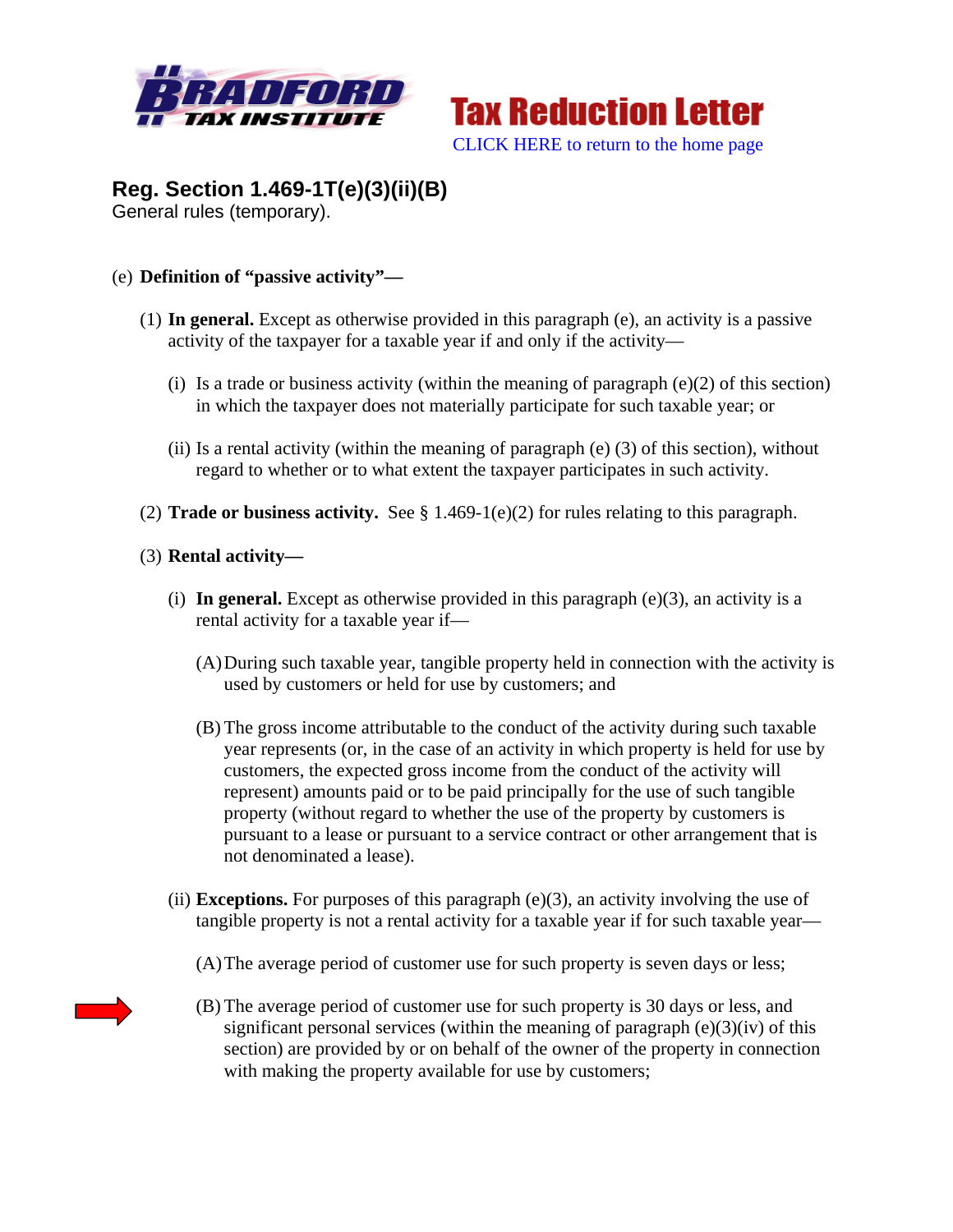- (C) Extraordinary personal services (within the meaning of paragraph  $(e)(3)(v)$  of this section) are provided by or on behalf of the owner of the property in connection with making such property available for use by customers (without regard to the average period of customer use);
- (D)The rental of such property is treated as incidental to a nonrental activity of the taxpayer under paragraph  $(e)(3)(vi)$  of this section;
- (E) The taxpayer customarily makes the property available during defined business hours for nonexclusive use by various customers; or
- (F) The provision of the property for use in an activity conducted by a partnership, S corporation, or joint venture in which the taxpayer owns an interest is not a rental activity under paragraph  $(e)(3)(vi)$  of this section.
- (iii)**Average period of customer use.** See § 1.469-1(e)(3)(iii) for rules relating to this paragraph.

#### (iv)**Significant personal services—**

- (A) In general. For purposes of paragraph  $(e)(3)(ii)(B)$  of this section, personal services include only services performed by individuals, and do not include excluded services (within the meaning of paragraph  $(e)(3)(iv)(B)$  of this section). In determining whether personal services provided in connection with making property available for use by customers are significant, all of the relevant facts and circumstances shall be taken into account. Relevant facts and circumstances include the frequency with which such services are provided, the type and amount of labor required to perform such services, and the value of such services relative to the amount charged for the use of the property.
- $(B)$  Excluded services. For purposes of paragraph  $(e)(3)(iv)(A)$  of this section, the term "excluded services" means, with respect to any property made available for use by customers—
	- (1) Services necessary to permit the lawful use of the property;
	- (2) Services performed in connection with the construction of improvements to the property, or in connection with the performance of repairs that extend the property's useful life for a period substantially longer than the average period for which such property is used by customers; and
	- (3) Services, provided in connection with the use of any improved real property, that are similar to those commonly provided in connection with long-term rentals of high-grade commercial or residential real property (e.g., cleaning and maintenance of common areas, routine repairs, trash collection, elevator service, and security at entrances or perimeters).
- (v) **Extraordinary personal services.** For purposes of paragraph  $(e)(3)(ii)(C)$  of this section, extraordinary personal services are provided in connection with making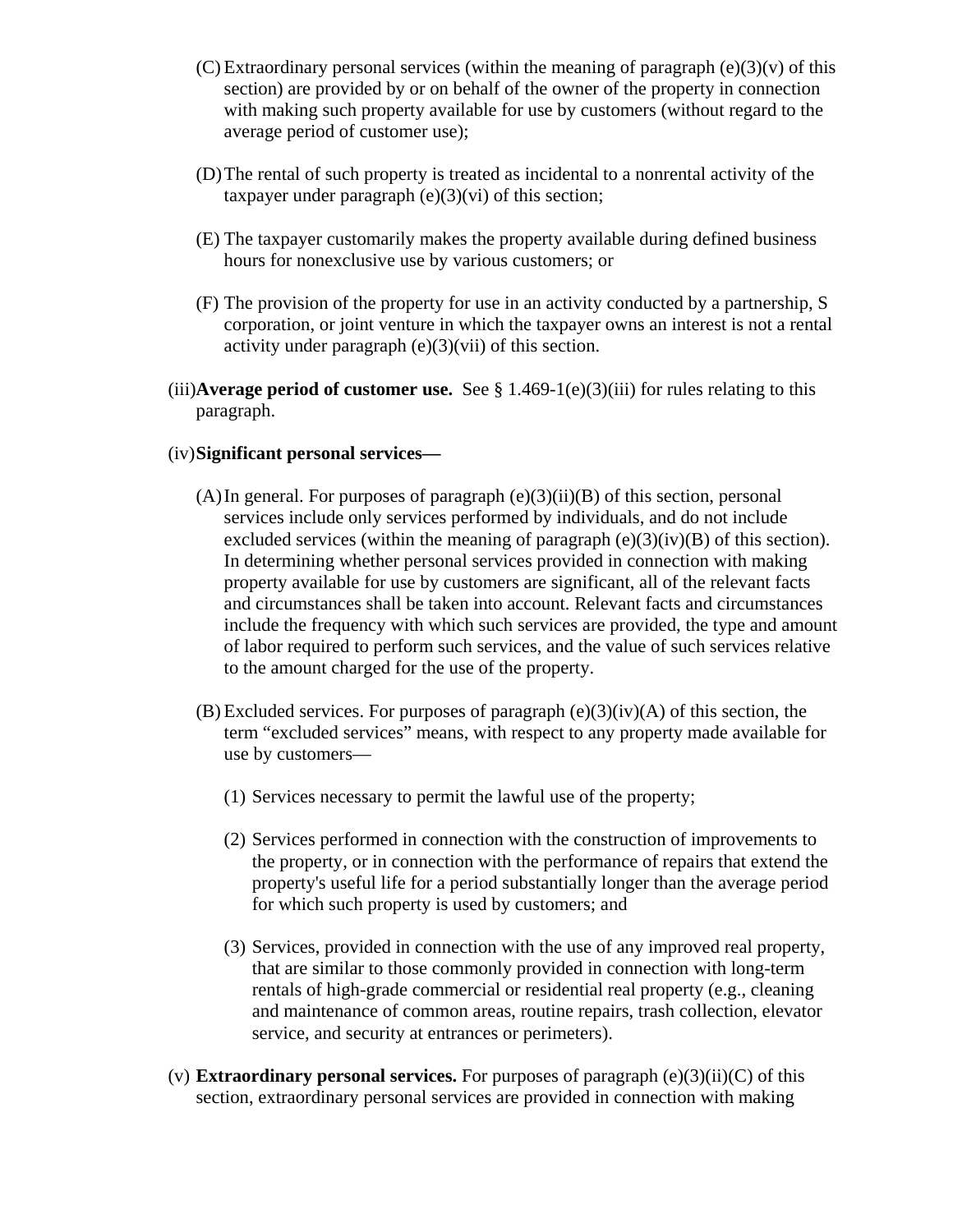property available for use by customers only if the services provided in connection with the use of the property are performed by individuals, and the use by customers of the property is incidental to their receipt of such services. For example, the use by patients of a hospital's boarding facilities generally is incidental to their receipt of the personal services provided by the hospital's medical and nursing staff. Similarly, the use by students of a boarding school's dormitories generally is incidental to their receipt of the personal services provided by the school's teaching staff.

#### (vi)**Rental of property incidental to a nonrental activity of the taxpayer—**

- $(A)$ In general. For purposes of paragraph  $(e)(3)(ii)(D)$  of this section, the rental of property shall be treated as incidental to a nonrental activity of the taxpayer only to the extent provided in this paragraph  $(e)(3)(vi)$ .
- (B) Property held for investment. The rental of property during a taxable year shall be treated as incidental to an activity of holding such property for investment if and only if--
	- (1) The principal purpose for holding the property during such taxable year is to realize gain from the appreciation of the property (without regard to whether it is expected that such gain will be realized from the sale or exchange of the property in its current state of development); and
	- (2) The gross rental income from the property for such taxable year is less than two percent of the lesser of—
		- (i) The unadjusted basis of such property; and
		- (ii) The fair market value of such property.
- (C) Property used in a trade or business. The rental of property during a taxable year shall be treated as incidental to a trade or business activity (within the meaning of paragraph  $(e)(2)$  of this section) if and only if—
	- (1) The taxpayer owns an interest in such trade or business activity during the taxable year;
	- (2) The property was predominantly used in such trade or business activity during the taxable year or during at least two of the five taxable years that immediately precede the taxable year; and
	- (3) The gross rental income from such property for the taxable year is less than two percent of the lesser of—
		- (i) The unadjusted basis of such property; and
		- (ii) The fair market value of such property.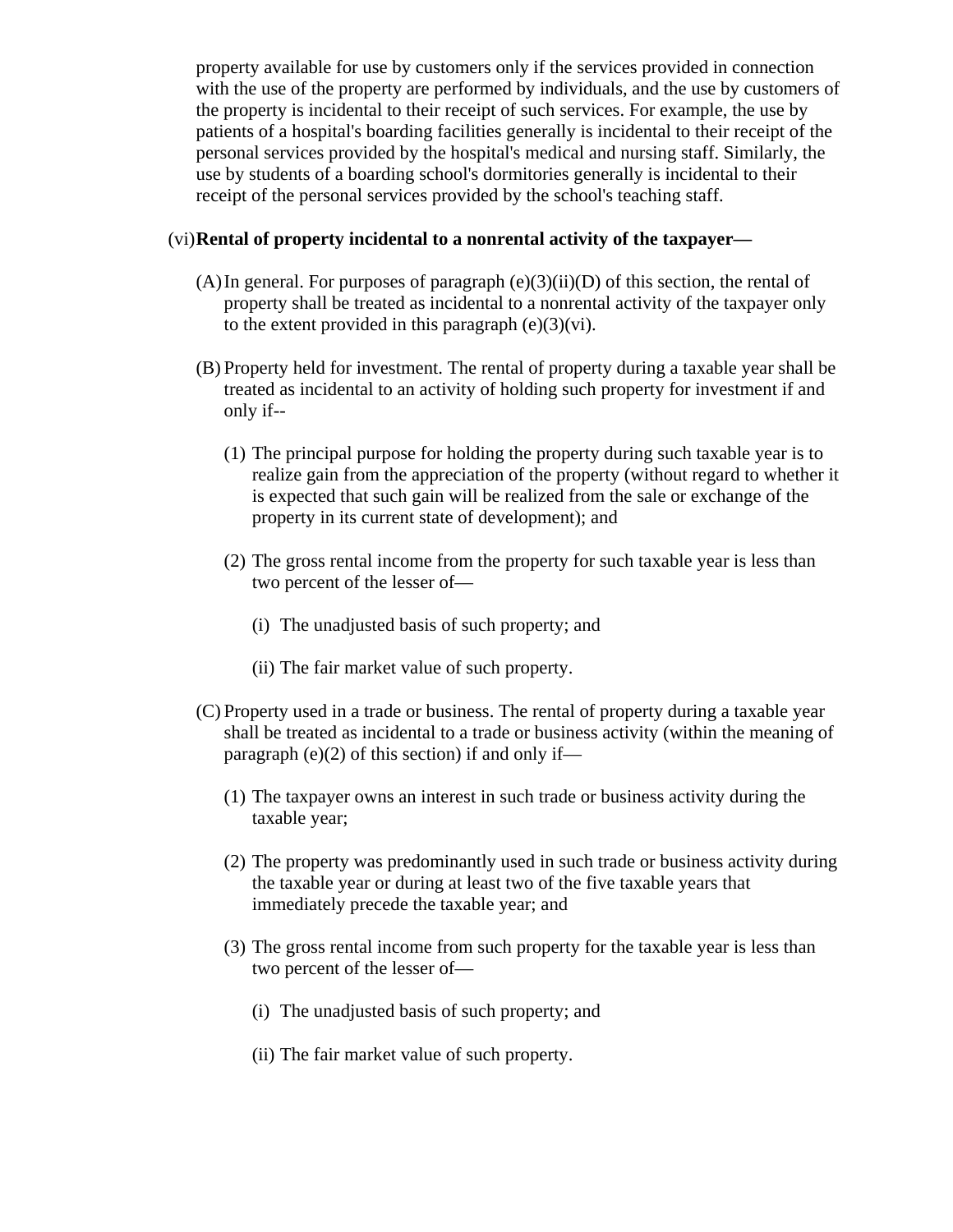(D)Lodging for convenience of employer. See  $\S 1.469-1(e)(3)(vi)(D)$  for rules relating to this paragraph.

(E) Unadjusted basis. See § 1.469-1(e)(3)(vi)(E) for rules relating to this paragraph.

- (vii) **Property made available for use in a nonrental activity conducted by a partnership, S corporation, or joint venture in which the taxpayer owns an interest.** If the taxpayer owns an interest in a partnership, S corporation, or joint venture conducting an activity other than a rental activity, and the taxpayer provides property for use in the activity in the taxpayer's capacity as an owner of an interest in such partnership, S corporation, or joint venture, the provision of such property is not a rental activity. Thus, if a partner contributes the use of property to a partnership, none of the partner's distributive share of partnership income is income from a rental activity unless the partnership is engaged in a rental activity. In addition, a partner's gross income attributable to a payment described in section 707(c) is not income from a rental activity under any circumstances (see  $\S 1.469-2T (e)(2)$ ). The determination of whether property used in an activity is provided by the taxpayer in the taxpayer's capacity as an owner of an interest in a partnership, S corporation, or joint venture shall be made on the basis of all of the facts and circumstances.
- (viii) The following examples illustrate the application of this paragraph  $(e)(3)$ :

**Example (1).** The taxpayer is engaged in an activity of leasing photocopying equipment. The average period of customer use for the equipment exceeds 30 days. Pursuant to the lease agreements, skilled technicians employed by the taxpayer maintain the equipment and service malfunctioning equipment for no additional charge. Service calls occur frequently (three times per week on average) and require substantial labor. The value of the maintenance and repair services (measured by the cost to the taxpayer of employees performing these services) exceeds 50 percent of the amount charged for the use of the equipment. Under these facts, services performed by individuals are provided in connection with the use of the photocopying equipment, but the customers' use of the photocopying equipment is not incidental to their receipt of the services. Therefore, extraordinary personal services (within the meaning of paragraph  $(e)(3)(v)$  of this section) are not provided in connection with making the photocopying equipment available for use by customers, and the activity is a rental activity.

**Example (2).** The facts are the same as in example (1), except that the average period of customer use for the photocopying equipment exceeds seven days but does not exceed 30 days. Under these facts, significant personal services (within the meaning of paragraph (e)(3)(iv) of this section) are provided in connection with making the photocopying equipment available for use by customers and, under paragraph  $(e)(3)(ii)(B)$  of this section, the activity is not a rental activity.

**Example (3).** The taxpayer is engaged in an activity of transporting goods for customers. In conducting the activity, the taxpayer provides tractor-trailers to transport goods for customers pursuant to arrangements under which the tractor-trailers are selected by the taxpayer, may be replaced at the sole option of the taxpayer, and are operated and maintained by drivers and mechanics employed by the taxpayer. The average period of customer use for the tractor-trailers exceeds 30 days. Under these facts, the use of tractor-trailers by the taxpayer's customers is incidental to their receipt of personal services provided by the taxpayer. Accordingly, the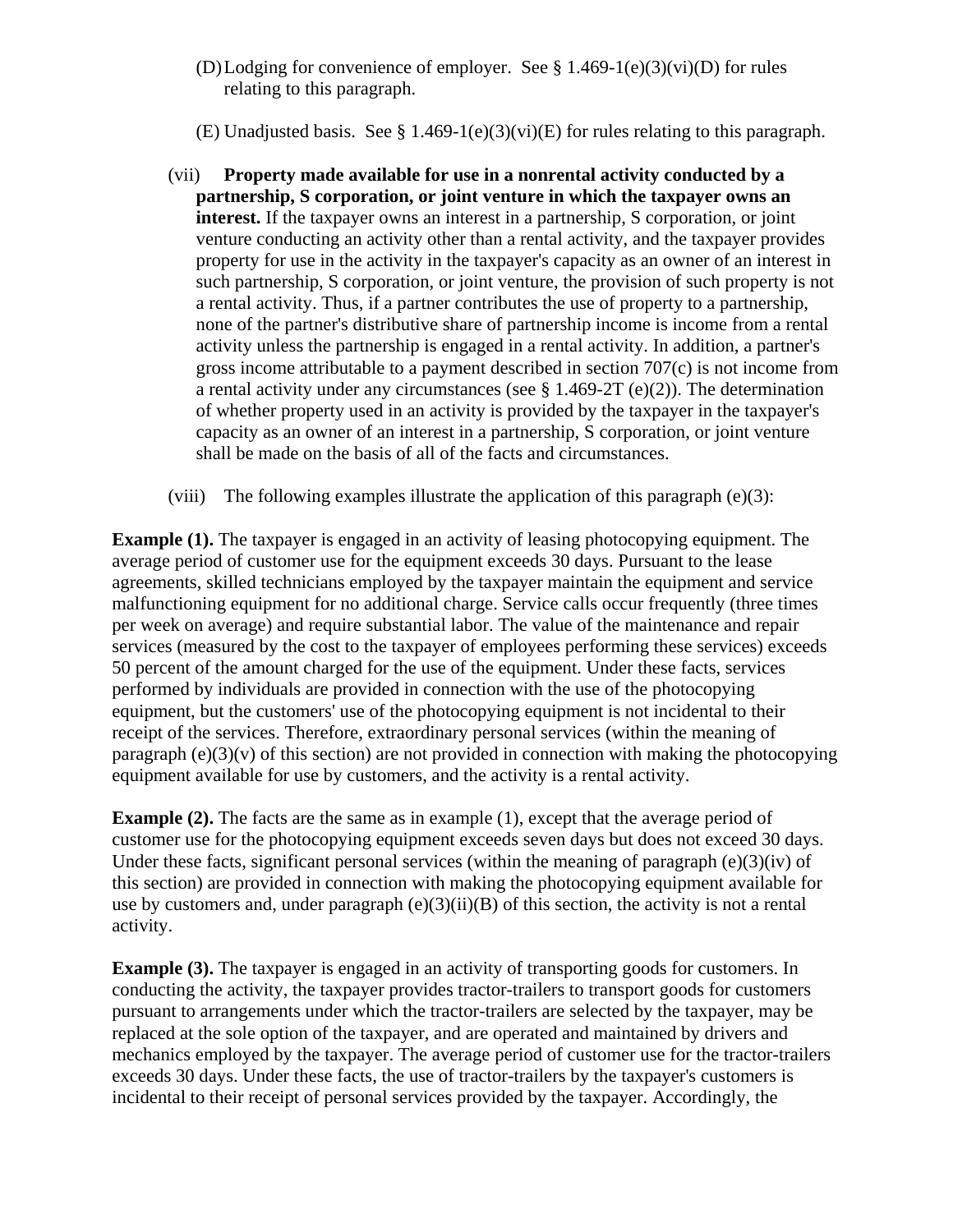services performed in the activity are extraordinary personal services (within the meaning of paragraph (e)(3)(v) of this section) and, under paragraph (e)(3)(ii)(C) of this section, the activity is not a rental activity.

**Example (4).** The taxpayer is engaged in an activity of owning and operating a residential apartment hotel. For the taxable year, the average period of customer use for apartments exceeds seven days but does not exceed 30 days. In addition to cleaning public entrances, exists, stairways, and lobbies, and collecting and removing trash, the taxpayer provides a daily maid and linen service at no additional charge. All of the services other than maid and linen service are excluded services (within the meaning of paragraph  $(e)(3)(iv)(B)$  of this section), because such services are similar to those commonly provided in connection with long-term rentals of highgrade residential real property. The value of the maid and linen services (measured by the cost to the taxpayer of employees performing such services) is less than 10 percent of the amount charged to tenants for occupancy of apartments. Under these facts, neither significant personal services (within the meaning of paragraph (e)(3)(iv) of this section) nor extraordinary personal services (within the meaning of paragraph  $(e)(3)(v)$  of this section) are provided in connection with making apartments available for use by customers. Accordingly, the activity is a rental activity.

**Example (5).** The taxpayer owns 1,000 acres of unimproved land with a fair market value of \$350,000 and an unadjusted basis of \$210,000. The taxpayer holds the land for the principal purpose of realizing gain from appreciation. In order to defray the cost of carrying the land, the taxpayer leases the land to a rancher, who uses the land to graze cattle and pays rent of \$4,000 per year. Thus, the gross rental income from the land is less than two percent of the lesser of the fair market value and the unadjusted basis of the land (.02x\$210,000=\$4,200). Accordingly, under paragraph  $(e)(3)(ii)(D)$  of this section, the rental of the land is not a rental activity because the rental is treated under paragraph  $(e)(3)(vi)(B)$  of this section as incidental to an activity of holding the property for investment.

### **Example (6).**

- (i) A calendar year taxpayer owns an interest in a farming activity which is a trade or business activity (within the meaning of paragraph (e)(2) of this section) and owns farmland which was used in the farming activity in 1985 and 1986. The fair market value of the farmland is \$350,000 and its unadjusted basis is \$210,000. In 1987, 1988, and 1989, the taxpayer continues to own an interest in the farming activity but does not use the land in the activity. In 1987, the taxpayer leases the land for \$4,000 to a rancher, who uses the land to graze cattle. In 1988, the taxpayer leases the land for \$10,000 to a film production company, which uses the land to film scenes for a movie. In 1989, the taxpayer again leases the land for \$4,000 to the rancher.
- (ii) For 1987 and 1989, the taxpayer owns an interest in a trade or business activity, and the farmland which the taxpayer leases to the rancher was used in such activity for two out of the five immediately preceding taxable years. In addition, the gross rental income from the land (\$4,000) is less than two percent of the lesser of the fair market value and the unadjusted basis of the land (.02x\$210,000=\$4,200). Accordingly, the taxpayer's rental of the land is treated under paragraph  $(e)(3)(vi)(C)$  of this section as incidental to the taxpayer's farming activity, and is not a rental activity.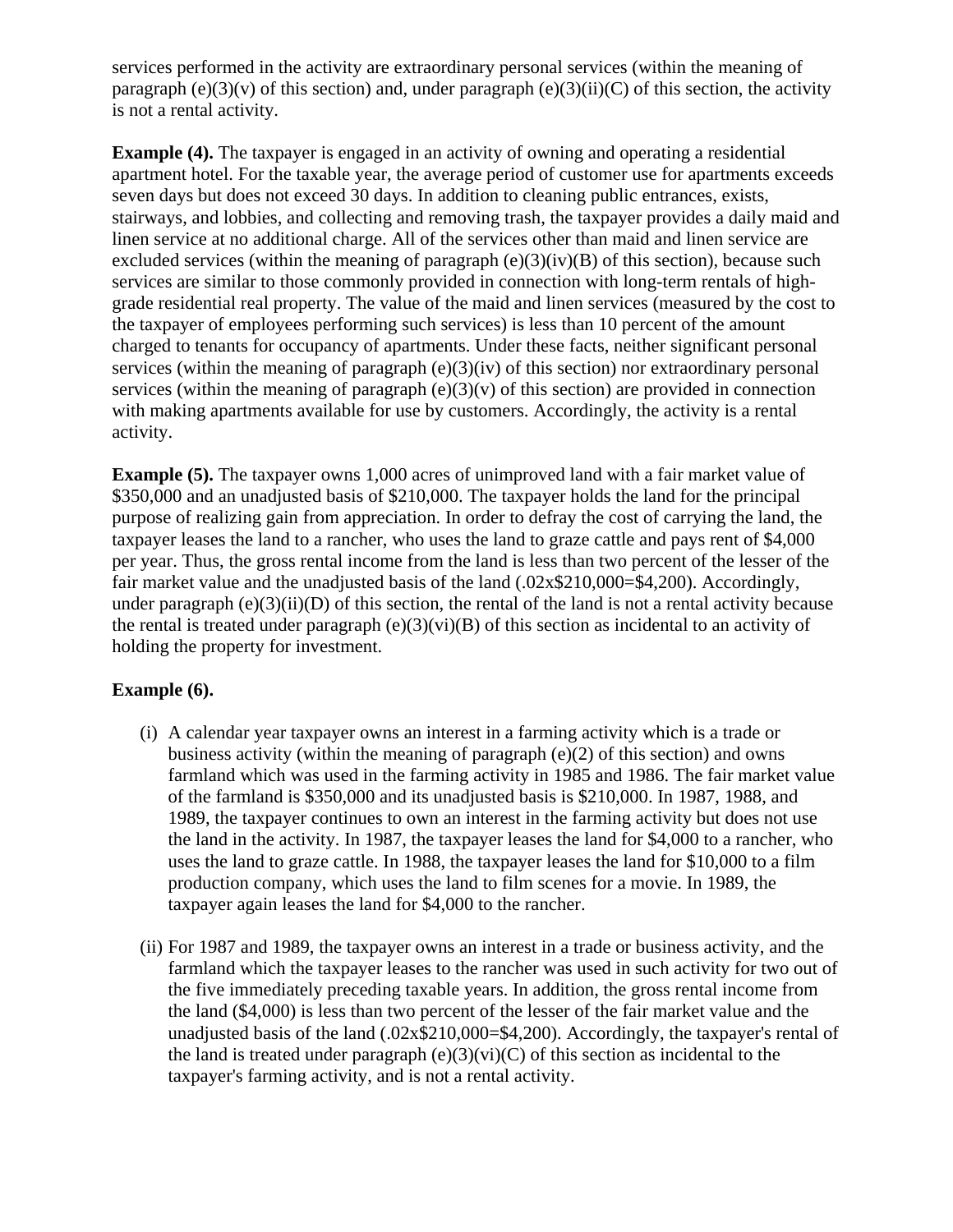(iii)Because the taxpayer's gross rental income from the land for 1988 (\$10,000) is not less than two percent of the lesser of the fair market value and the unadjusted basis of the land, the requirement of paragraph  $(e)(3)(vi)(C)(3)$  of this section is not met. Therefore, the taxpayer's rental of the land in 1988 is not treated as incidental to the taxpayer's farming activity and is a rental activity.

#### **Example (7).**

- (i) In 1988, the taxpayer acquires vacant land for the purpose of constructing a shopping mall. Before commencing construction, the taxpayer leases the land under a one-year lease to an automobile dealer, who uses the land to park cars held in its inventory. The taxpayer commences construction of the shopping mall in 1989.
- (ii) The taxpayer acquired the land for the principal purpose of constructing the shopping mall, not for the principal purpose of realizing gain from the appreciation of the property. Therefore, the rental of the property in 1988 is not treated under paragraph  $(e)(3)(vi)(B)$ of this section as incidental to an activity of holding the property for investment.
- (iii)The land has not been used in any taxable year in any trade or business of the taxpayer. Therefore, the rental of the property in 1988 is not treated under paragraph  $(e)(3)(vi)(C)$ of this section as incidental to a trade or business activity.
- $(iv)$  Since the rental of the land in 1988 is not treated under paragraph  $(e)(3)(vi)$  of this section as incidental to a nonrental activity of the taxpayer, the rental of the land in 1988 is a rental activity. See § 1.469-2T(f)(3) for a special rule relating to the treatment of gross income from the rental of nondepreciable property.

**Example (8).** The taxpayer makes farmland available to a tenant farmer pursuant to an arrangement designated a "crop-share lease." Under the arrangement, the tenant is required to use the tenant's best efforts to farm the land and produce marketable crops. The taxpayer is obligated to pay 50 percent of the costs incurred in the activity (without regard to whether any crops are successfully produced or marketed), and is entitled to 50 percent of the crops produced (or 50 percent of the proceeds from marketing the crops). For purposes of paragraph  $(e)(3)(\n{\text{vii}})$ of this section, the taxpayer is treated as providing the farmland for use in a farming activity conducted by a joint venture in the taxpayer's capacity as an owner of an interest in the joint venture. Accordingly, under paragraph  $(e)(3)(ii)(F)$  of this section, the taxpayer is not engaged in a rental activity, without regard to whether the taxpayer performs any services in the farming activity.

**Example (9).** The taxpayer owns a taxicab which the taxpayer operates during the day and leases to another driver for use at night under a one-year lease. Under the terms of the lease, the other driver is charged a fixed rental for use of the taxicab. Assume that, under the rules to be contained in § 1.469-4T, the taxpayer is engaged in two separate activities, an activity of operating the taxicab and an activity of making the taxicab available for use by the other driver. Under these facts, the period for which the other driver uses the taxicab exceeds 30 days, and the taxpayer does not provide extraordinary personal services in connection with making the taxicab available to the other driver. Accordingly, the lease of the taxicab is a rental activity.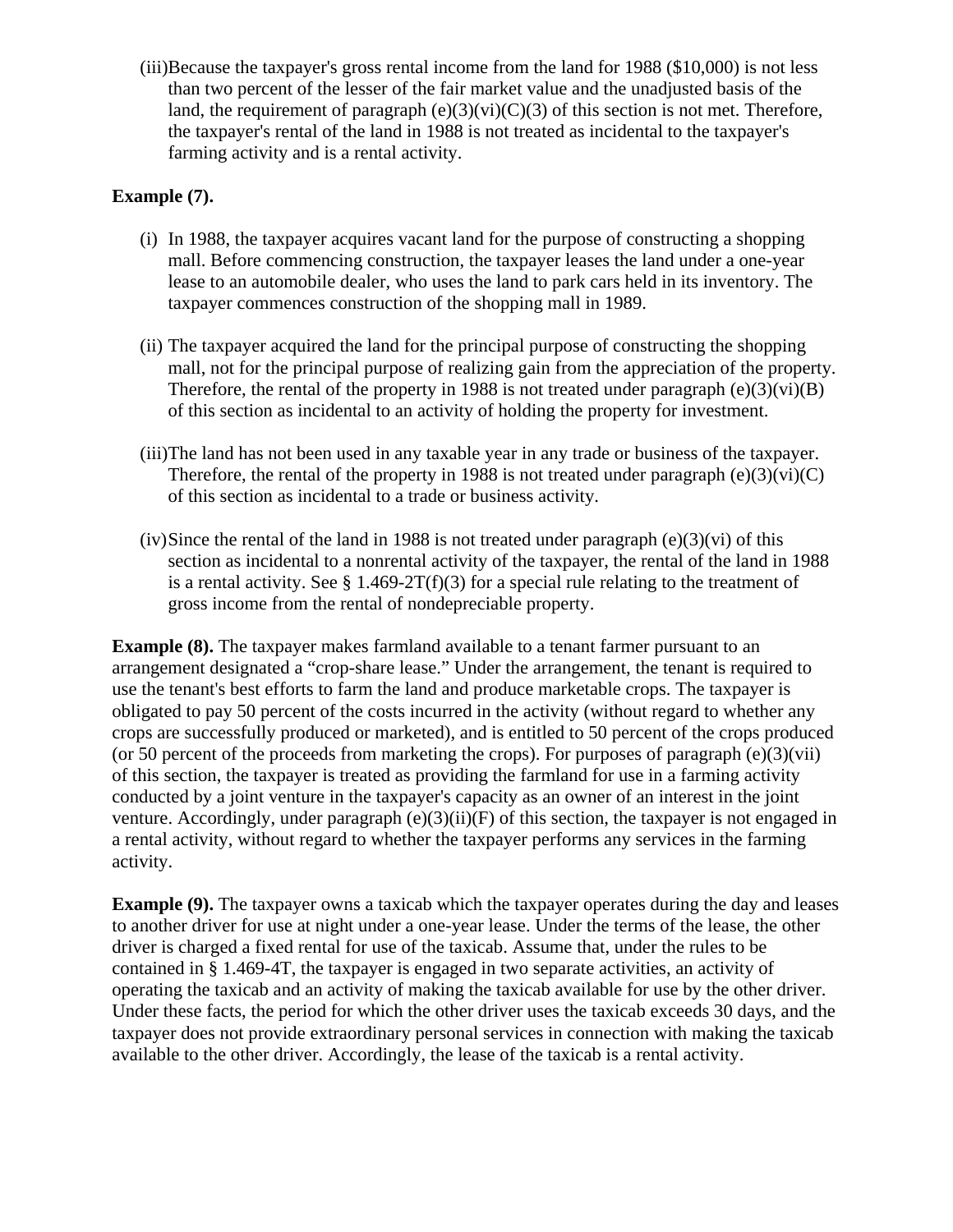**Example (10).** The taxpayer operates a golf course. Some customers of the golf course pay green fees upon each use of the golf course, while other customers purchase weekly, monthly, or annual passes. The golf course is open to all customers from sunrise to sunset every day of the year except certain holidays and days on which the taxpayer determines that the course is too wet for play. The taxpayer thus makes the golf course available during prescribed hours for nonexclusive use by various customers. Accordingly, under paragraph (e)(3)(ii)(E) of this section, the taxpayer is not engaged in a rental activity, without regard to the average period of customer use for the golf course.

## (4) **Special rule for oil and gas working interests—**

(i) In general. Except as otherwise provided in paragraph  $(e)(4)(ii)$  of this section, an interest in an oil or gas well drilled or operated pursuant to a working interest (within the meaning of paragraph (e)(4)(iv) of this section) of a taxpayer is not an interest in a passive activity for the taxpayer's taxable year (without regard to whether the taxpayer materially participates in such activity) if at any time during such taxable year the taxpayer holds such working interest either--

# (A)Directly; or

(B) Through an entity that does not limit the liability of the taxpayer with respect to the drilling or operation of such well pursuant to such working interest.

### (ii) **Exception for deductions attributable to a period during which liability is limited—**

- $(A)$ In general. If paragraph  $(e)(4)(i)$  of this section applies for a taxable year to the taxpayer's interest in an oil or gas well that would, but for the application of paragraph  $(e)(4)(i)$  of this section, by an interest in a passive activity for the taxable year, and the taxpayer has a net loss (within the meaning of paragraph  $(e)(4)(ii)(C)(3)$  of this section) from the well for the taxable year—
	- (1) The taxpayer's disqualified deductions (within the meaning of paragraph  $(e)(4)(ii)(C)(2)$  of this section) from such oil or gas well for such year shall be treated as passive activity deductions for such year (within the meaning of §  $1.469 - 2T(d)$ ; and
	- (2) A ratable portion (within the meaning of paragraph  $(e)(4)(ii)(C)(4)$  of this section) of the taxpayer's gross income from such oil or gas well for such year shall be treated as passive activity gross income for such year (within the meaning of  $\S$  1.469-2T(c)).
- (B) Coordination with rules governing the identification of disallowed passive activity deductions. If gross income and deductions from an activity for a taxable year are treated as passive activity gross income and passive activity deductions under paragraph  $(e)(4)(ii)(A)$  of this section, such activity shall be treated as a passive activity for such year for purposes of applying paragraph (f) (2) and (4) of this section.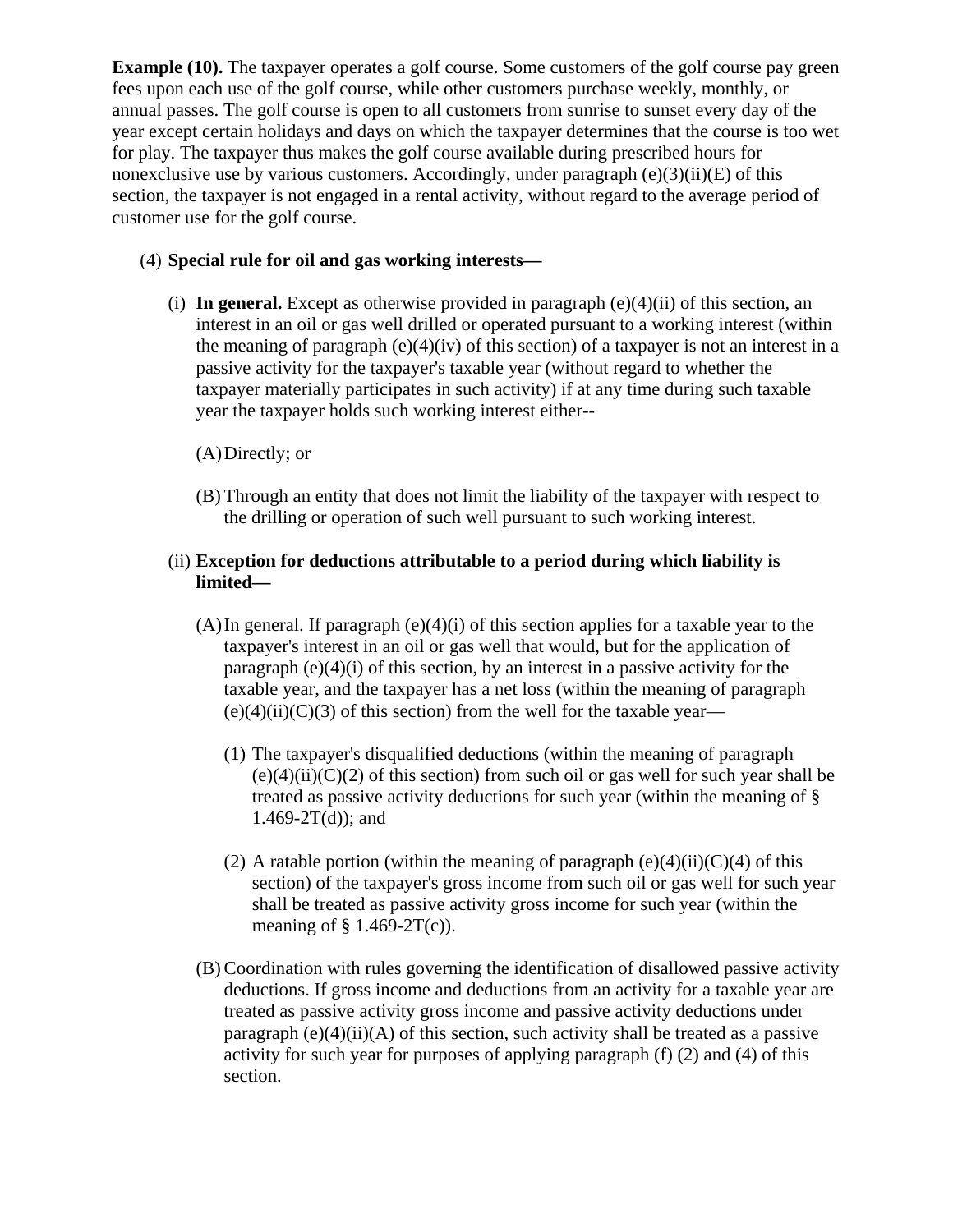- (C) Meaning of certain terms. For purposes of this paragraph (e)(4)(ii), the following terms shall have the meanings set forth below:
	- (1) Allocable deductions. The deductions allocable to a taxable year are any deductions that arise in such year (within the meaning of  $\S$  1.469-2T (d)(8)) and any deductions that are treated as deductions for such year under paragraph  $(f)(4)$  of this section.
	- (2) Disqualified deductions. The taxpayer's "disqualified deductions" from an oil or gas well for a taxable year are the taxpayer's deductions—
		- (i) That are attributable to such well and allocable to the taxable year; and
		- (ii) With respect to which economic performance (within the meaning of section 461(h), without regard to section 461 (h)(3) or (i)(2)) occurs at a time during which the taxpayer's only interest in the working interest is held through an entity that limits the taxpayer's liability with respect to the drilling or operation of such well.
	- (3) Net loss. The "net loss" of a taxpayer from an oil or gas well for a taxable year equals the amount by which the taxpayer's deductions that are attributable to such oil or gas well and allocable to such year exceeds the gross income of the taxpayer from such well for such year.
	- (4) Ratable portion. The "ratable portion" of the taxpayer's gross income from an oil or gas well for a taxable year equals the total amount of such gross income multiplied by the fraction obtained by dividing—
		- (i) The disqualified deductions from such oil or gas well for the taxable year; by
		- (ii) The total amount of the deductions that are attributable to such oil or gas well and allocable to the taxable year.
- (iii)**Examples.** The following examples illustrate the application of paragraphs  $(e)(4)$  (i) and (ii) of this section:

### **Example (1).**

(i) A, a calendar year individual, acquires on January 1, 1987, a general partnership interest in P, a calendar year partnership that holds a working interest in an oil or gas property. Pursuant to the partnership agreement, A is entitled to convert the general partnership interest into a limited partnership interest at any time. On December 1, 1987, pursuant to a contract with D, an independent drilling contractor, P commences drilling a single well pursuant to the working interest. Under the drilling contract, P pays D for the drilling only as the work is performed. All drilling costs are deducted by P in the year in which they are paid. At the end of 1987, A converts the general partnership interest into a limited partnership interest, effective immediately. The drilling of the well is completed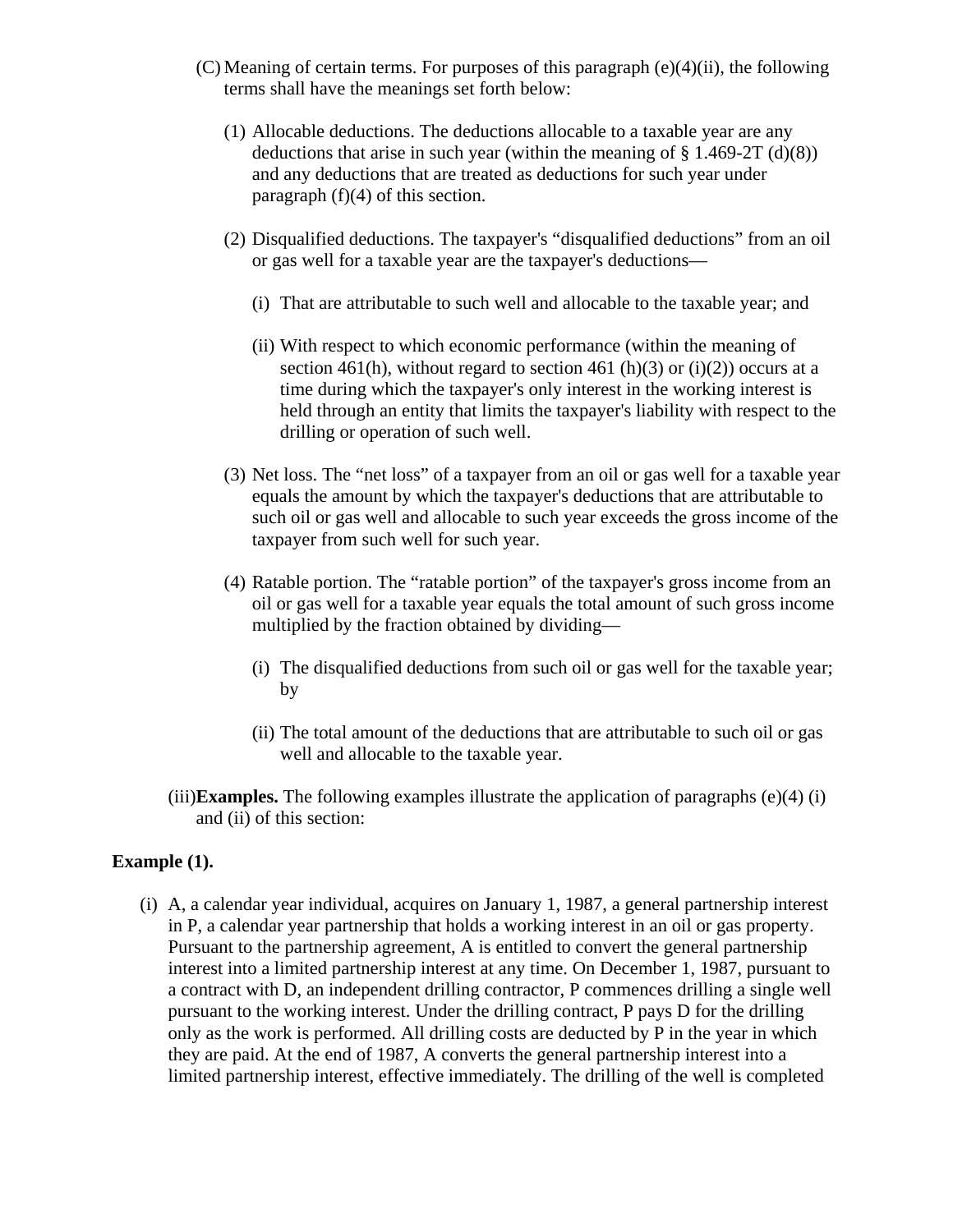on February 28, 1988. A's interest in the well would but for this paragraph (e)(4) be an interest in a passive activity.

(ii) Throughout 1987, A holds the working interest through an entity that does not limit A's liability with respect to the drilling of the well pursuant to the working interest. In 1988, however, A holds the working interest through an entity that limits A's liability with respect to the drilling and operation of the well throughout such year. Accordingly, under paragraph  $(e)(4)(i)$  of this section, A's interest in P's well is not an interest in a passive activity for 1987 but is an interest in a passive activity for 1988. Moreover, since economic performance occurs in 1987 with respect to all items of deduction for drilling costs that are allocable to 1987, A has no disqualified deductions for 1987.

**Example (2).** The facts are the same as in example (1), except that all costs of drilling under the contract with D (including costs of drilling performed after 1987) are paid before the end of 1987 and A has a net loss for 1987. In addition, A has \$15,000 of total deductions that are attributable to the well and allocable to 1987, but economic performance (as that term is used in paragraph  $(e)(4)(ii)(C)(2)(ii)$  of this section) does not occur with respect to \$5,000 of those deductions until 1988. Under paragraph (e)(4)(ii) of this section, the \$5,000 of deductions with respect to which economic performance occurs in 1988 are disqualified deductions and are treated as passive activity deductions for 1987. In addition, one-third (\$5,000/\$15,000) of A's gross income from the well for 1987 is treated as passive activity gross income.

- (iv)**Definition of "working interest."** See § 1.469-1(e)(4)(iv) for rules relating to this paragraph.
- (v) **Entities that limit liability—**
	- $(A)$  General rule. For purposes of paragraph  $(e)(4)(i)(B)$  of this section, an entity limits the liability of the taxpayer with respect to the drilling or operation of a well pursuant to a working interest held through such entity if the taxpayer's interest in the entity is in the form of—
		- (1) A limited partnership interest in a partnership in which the taxpayer is not a general partner;
		- (2) Stock in a corporation; or
		- (3) An interest in any entity (other than a limited partnership or corporation) that, under applicable State law, limits the potential liability of a holder of such an interest for all obligations of the entity to a determinable fixed amount (for example, the sum of the taxpayer's capital contributions).
	- (B) Other limitations disregarded. For purposes of this paragraph (e)(4), protection against loss through any of the following is not taken into account in determining whether a taxpayer holds a working interest through an entity that limits the taxpayer's liability:
		- (1) An indemnification agreement;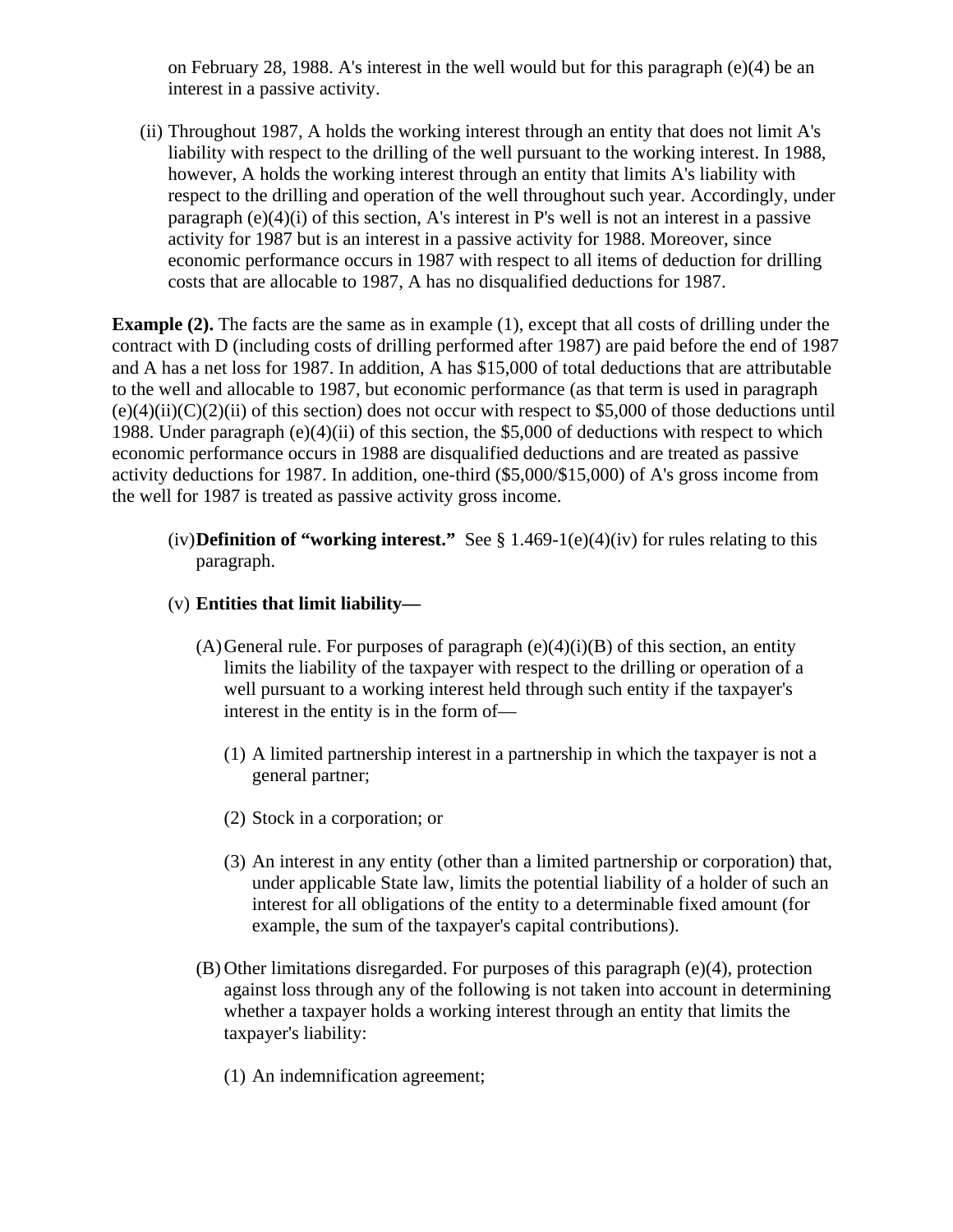- (2) A stop loss arrangement;
- (3) Insurance;
- (4) Any similar arrangement; or
- (5) Any combination of the foregoing.
- (C) Examples. The following examples illustrate the application of this paragraph  $(e)(4)(v)$ :

**Example (1).** A owns a 20 percent interest as a general partner in the capital and profits of P, a partnership which owns oil or gas working interests. The other partners of P agree to indemnify A against liability in excess of A's capital contribution for any of P's costs and expenses with respect to P's working interests. As a general partner, however, A is jointly and severally liable for all of P's liabilities and, under paragraph  $(e)(4)(v)(B)(1)$  of this section, the indemnification agreement is not taken into account in determining whether A holds the working interests through an entity that limits A's liability. Accordingly, the partnership does not limit A's liability with respect to the drilling or operation of wells pursuant to the working interests.

**Example (2).** B owns a 10 percent interest in X, an entity (other than a limited partnership or corporation) created under applicable State law to hold working interests in oil or gas properties. Under applicable State law, B is liable without limitation for 10 percent of X's costs and expenses with respect to X's working interests but is not liable for the remaining 90 percent of such costs and expenses. Since B's liability for the obligations of X is not limited to a determinable fixed amount (within the meaning of paragraph  $(e)(4)(v)(A)(3)$  of this section), the entity does not limit B's liability with respect to the drilling or operation of wells pursuant to the working interests.

**Example (3).** C is both a general partner and a limited partner in a partnership that owns a working interest in oil or gas property. Because C owns an interest as a general partner in each well drilled pursuant to the working interest, C's entire interest in each well drilled pursuant to the working interest is treated under paragraph  $(e)(4)(i)$  of this section as an interest in an activity that is not a passive activity (without regard to whether C materially participates in such activity).

- (vi)**Cross reference to special rule for income from certain oil or gas properties.** A special rule relating to the treatment of income from certain interests in oil or gas properties is contained in  $§$  1.469-2T(c)(6).
- (5) **Rental of dwelling unit.** See § 1.469-2(d)(2)(xii) for rules relating to this paragraph.
- (6) **Activity of trading personal property—**
	- (i) **In general.** An activity of trading personal property for the account of owners of interests in the activity is not a passive activity (without regard to whether such activity is a trade or business activity (within the meaning of paragraph (e)(2) of this section)).